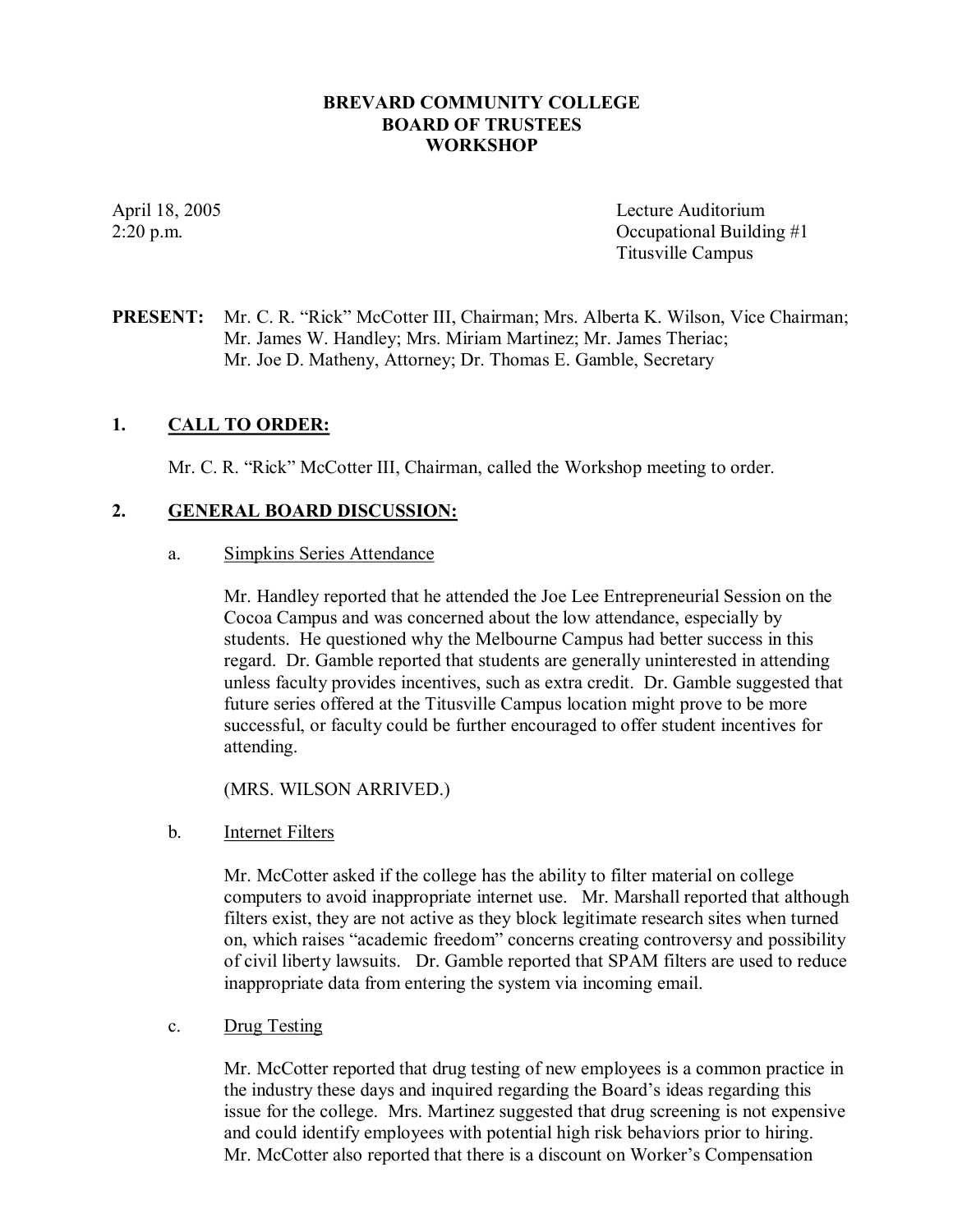Board of Trustees Workshop April 18, 2005 Page  $-2$ -

> Insurance offered to companies who perform drug screens and have a drug policy in force. Mr. McCotter also reported that his company's policy is to perform a drug test for all employees involved in workplace accidents. Mrs. Martinez reported that it is important for employers to be aware that there are items which can cause false positive tests. Mrs. Oglesby reported some community colleges do have drug screening policies; however, collective-bargaining negotiations with the Union would be necessary for Brevard Community College policy changes of this nature. Mrs. Oglesby further reported that private college contractors would be responsible for their own testing policies. Mr. McCotter requested that Dr. Gamble and the Cabinet discuss the issue at their next meeting and report back and discuss at the May Board Workshop. Dr. Gamble suggested a new hire clause providing for random drug testing and conveying to the employee that "illegal drug use can be cause of dismissal."

## d. Health Fair

Dr. Gamble reported that Dr. Fettrow is in the process of organizing a health fair for full time employees and their immediate family. This event could help identify potentially life-threatening conditions by administering medical tests at a reduced rate.

## **3. THIRD QUARTER REPORT:**

Mr. Frank Billings, Associate Vice President, Institutional Effectiveness and Strategic Management, reported on the Strategic Planning and Accountability Program, Third Quarter FY 2004-05 Accomplishments Report. He reported that 26 objectives were accomplished. Dr. Gamble reported that he is very proud of the college's performance in exceeding or meeting most statewide performance goals, while recognizing that there is always room for improvement. Mr. Billings reported that of 38 performance measurements the college met or exceeded the system averages 88% of the time.

Mrs. Martinez stated that improperly worded/unclear objective statements and areas where accomplishment data is not recorded are cause for concern. Mr. Billings reported that his office tries to reconcile all the objectives, and those without explanation from the strategic manager, get "red flagged" for follow up and are not dismissed, with the ultimate goal to complete all tasks within the year. It is often determined that incomplete reporting is due to operator error or technical malfunction. Dr. Gamble reported that ability to observe inconsistencies is proof that the system is working. Dr. Astrab reported that the process was improved this year, to provide an alert to all parties involved with objectives to ensure all parties are aware and in agreement. Mr. Billings reported that there is a cumulative report that is distributed at the end of the fiscal year to Cabinet and strategic managers, which becomes part of the evaluation process.

Mrs. Wilson commended the college for the implementation of the strategic management system that is quite effective and unique. Mr. Billings reported that although there are technical challenges for some, the system is extraordinary and working well, providing a dynamic process with refinements made each quarter.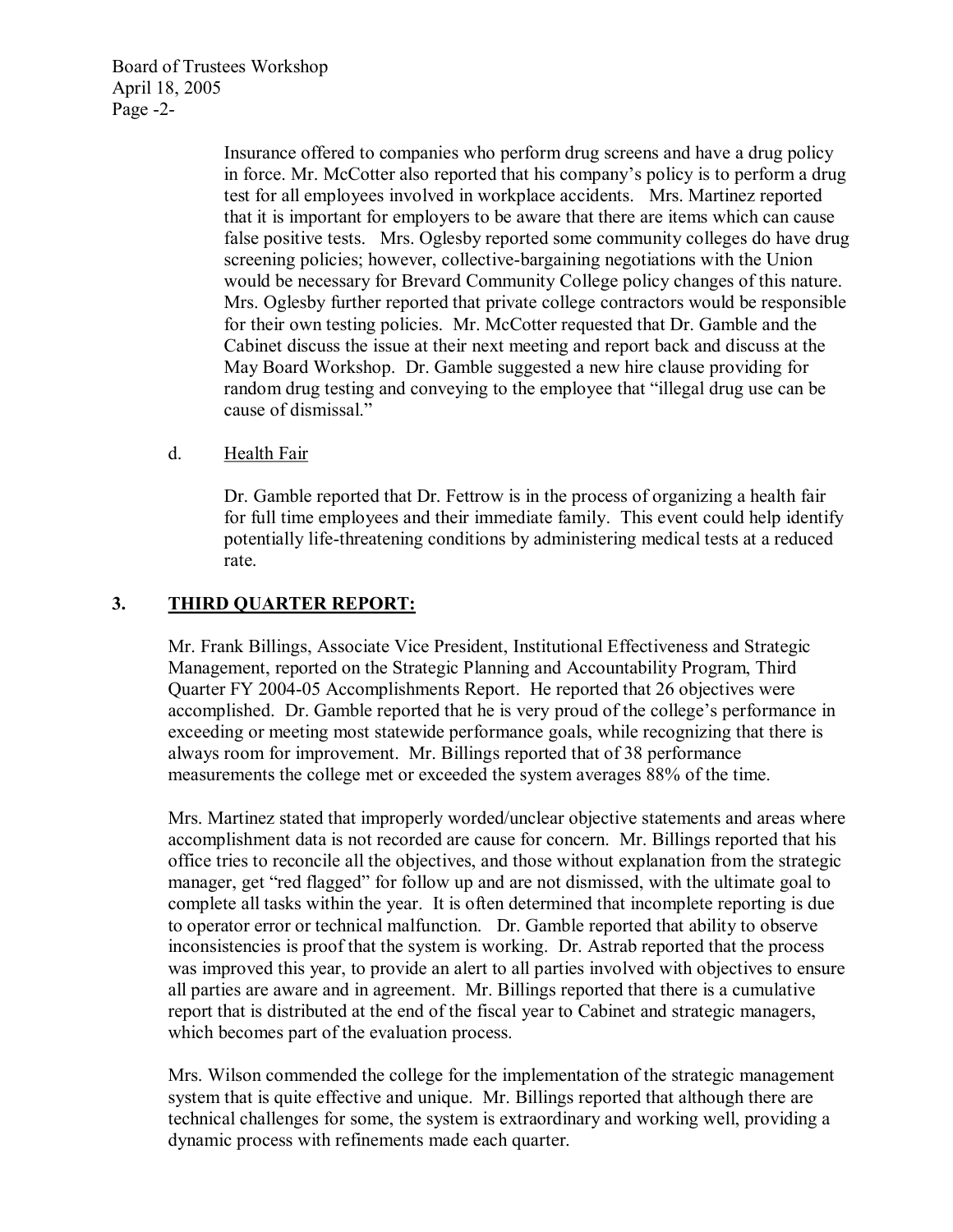Mr. Billings reported that the process also provides measurable outcome data due to the "value chain" which links individual accomplishments to resulting performance metrics.

Mr. Billings reported that objectives which are completed early are removed from the following Report, so the percentages of completions on quarterly reports appear skewed until the year-end report.

Mrs. Martinez remarked that in order to obtain continuous improvement, large objectives should be broken down into smaller objectives that are more manageable to determine a level of progress. In addition, emphasis should be made to write clearer more understandable objectives. Mr. Billings reported that strategic managers will not write objectives in this year's strategic management process, but will devise strategies based on Board performance objectives, with final revision at the Cabinet level.

# **4. POLICY GOVERNANCE:**

Mr. McCotter reported that he reviewed the latest draft of the Policy Governance Manual and feels confident that that the document is well-written and near completion. Mrs. Martinez reported she has reviewed the document and is comfortable with the changes made thus far. Mr. McCotter recommended that the Board carefully review the sections dealing with the Executive Limitations of the President and the President's Evaluation procedure to ensure it meets the approval of all. The Board concurred.

Mr. McCotter inquired if the Board was comfortable with the President's authority to approve outside contracts of less than \$250,000 without Board approval. The Board concurred that this figure is acceptable since the President is obligated to stay within the approved budget.

Mr. McCotter asked if the Procedures Manual is currently being revised. Dr. Gamble reported that the revision of the Procedures Manual will begin upon final approval of the Policy Manual at which time he will create a college administrative procedures manual with references back to the Policy Manual. Dr. Gamble stated that the Policy Manual suggests the need for administrative policies, as well as administrative procedures and that he intends to combine both in the revised Procedures Manual. Mr. Matheny suggested that this manual be entitled "Rule/Procedures" Manual, to avoid confusion. Dr. Gamble recommended this manual be in electronic format. Accordingly, the Board concurred that the terminology throughout the Policy Manual be changed to reflect "rule/procedure" rather than "procedure." Mr. Matheny recommended the wording "the President shall recommend the adoption of rules, as appropriate, to the community college Board of Trustees to implement provisions of law governing the operation and administration of the college, which shall include the specific powers enumerated herein." The Board concurred that this wording does not appear to fit under the "Executive Limitations" section, which lists the limitations or what the President shall not do.

It was the consensus of the Board to add the following wording at the end of Section 300.0: "The President shall have all the powers and duties enumerated by Florida Statutes pertaining to community colleges (FL Statute 1001.65) and the rules of the State Board of Education (FAC 6A-14.0262)."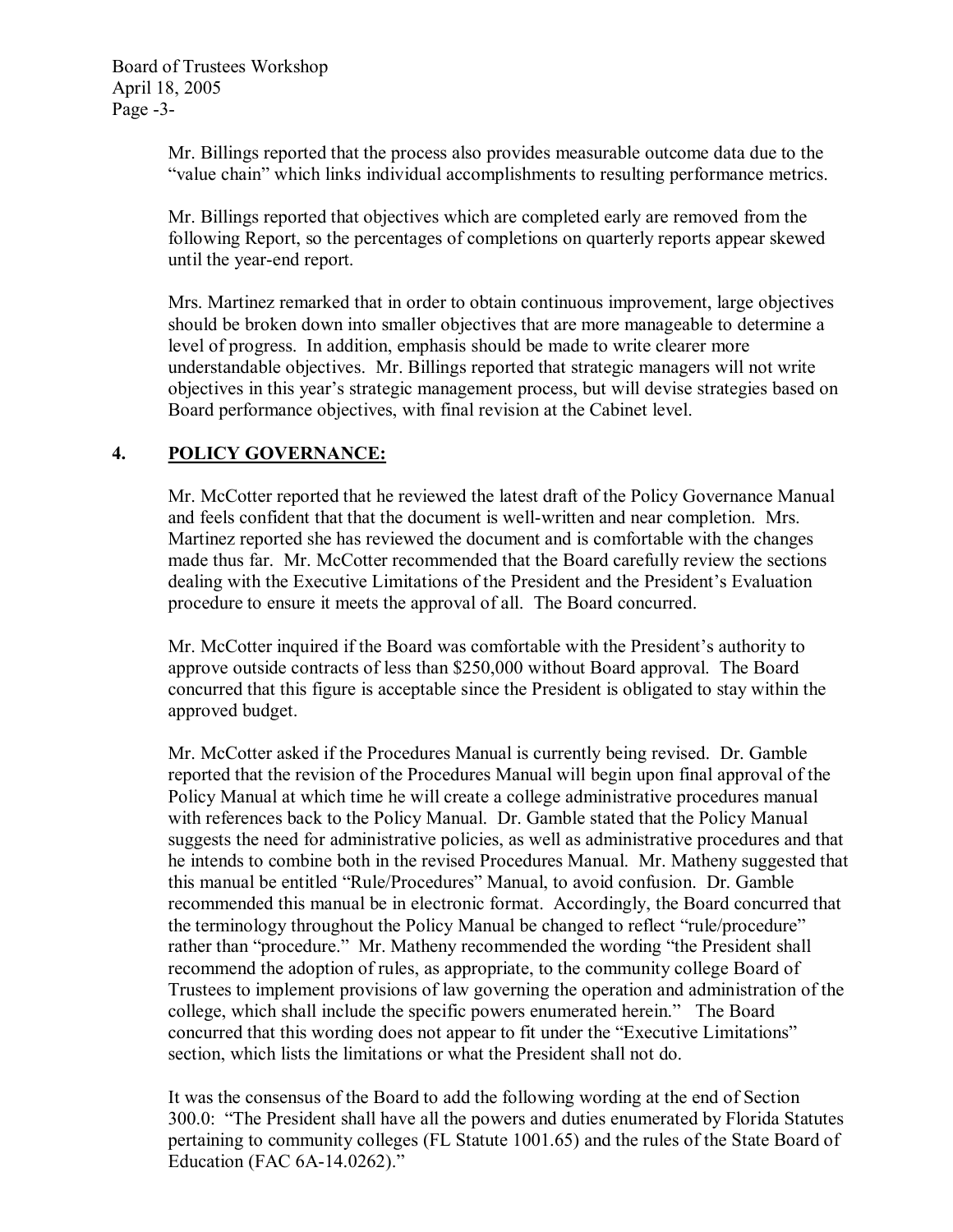Mr. Handley asked if it is a state requirement for the Board to review and ratify the procedure manual on an annual basis. Mr. Matheny responded that it was not a requirement; however, it would give strength to the procedures and rules in the event of a challenge. He reiterated his opinion the Board should review and approve the rules on a yearly basis, but that it should not be published as such in the Policy Manual to allow more flexibility, as needed. The Board concurred that the "Rules/Procedures" document will be reviewed by the Board only when rules or procedures change, but that this will not be specified in the Policy Manual.

Mrs. Martinez requested the Board's input on Section 200.8. It was the consensus that the wording be maintained as is as to continue broad discretion by the Board.

Mrs. Martinez inquired if "artistic freedom" should be addressed in this document due to problems experienced at other colleges in the past regarding "offensive displays". She stated that Indian River Community College (IRCC) has researched and drafted a policy, which should be reviewed for possible inclusion in our Policy Manual. Dr. Gamble suggested that the Board could review this subject upon receipt from IRCC, for future inclusion if desired. Mr. Matheny also reported that the King Center is working on a policy regarding the process for events containing objectionable material. Dr. Gamble stated this topic is sensitive as offensiveness is in the "eye of the beholder" making it difficult to define.

Mrs. Martinez reported that she just noted that Section 200.1 dealing with "Gender Equity" will be re-written to read "Neglect to follow and comply ...." to conform with the negative tense used throughout this section.

Mr. Matheny discussed Section 200.5(D) and the legality of the requirement for issuance of permits for peaceful demonstrations. It was the consensus of the Board to delete this requirement by rewording "…, in advance of the event, peaceful demonstrations of protest within the designated areas."

Dr. Fettrow, Provost Cocoa Campus, offered to review Sections 100.3 and 100.4 in light of her new role, and make comment to the board. Dr. Gamble reported that much of the material is related to statutory requirements. Dr. Fettrow expressed concern with the wording in 100.3(B) reading "Students who enroll in college credit coursework must be a high school graduate or equivalent," as not all students meet this requirement, such as those who are dual enrolled. The Board concurred that this sentence should be removed in its entirety. The Board welcomed Dr. Fettrow's further review and comment of these sections.

The Board further concurred with the removal of the last paragraph of Section 100.4.

Dr. Astrab, Executive Vice President, Academic Services, and Ms. Oglesby, Associate Vice President, Human Resources, reported that HIPA rules require the college to assign a competent Human Resource designee. Accordingly, Ms. Darla Ferguson, Employee Benefits Coordinator, was named and trained. Therefore it was the consensus of the Board to change the second paragraph of Section 200.4(A) to read: "The point of contact will be